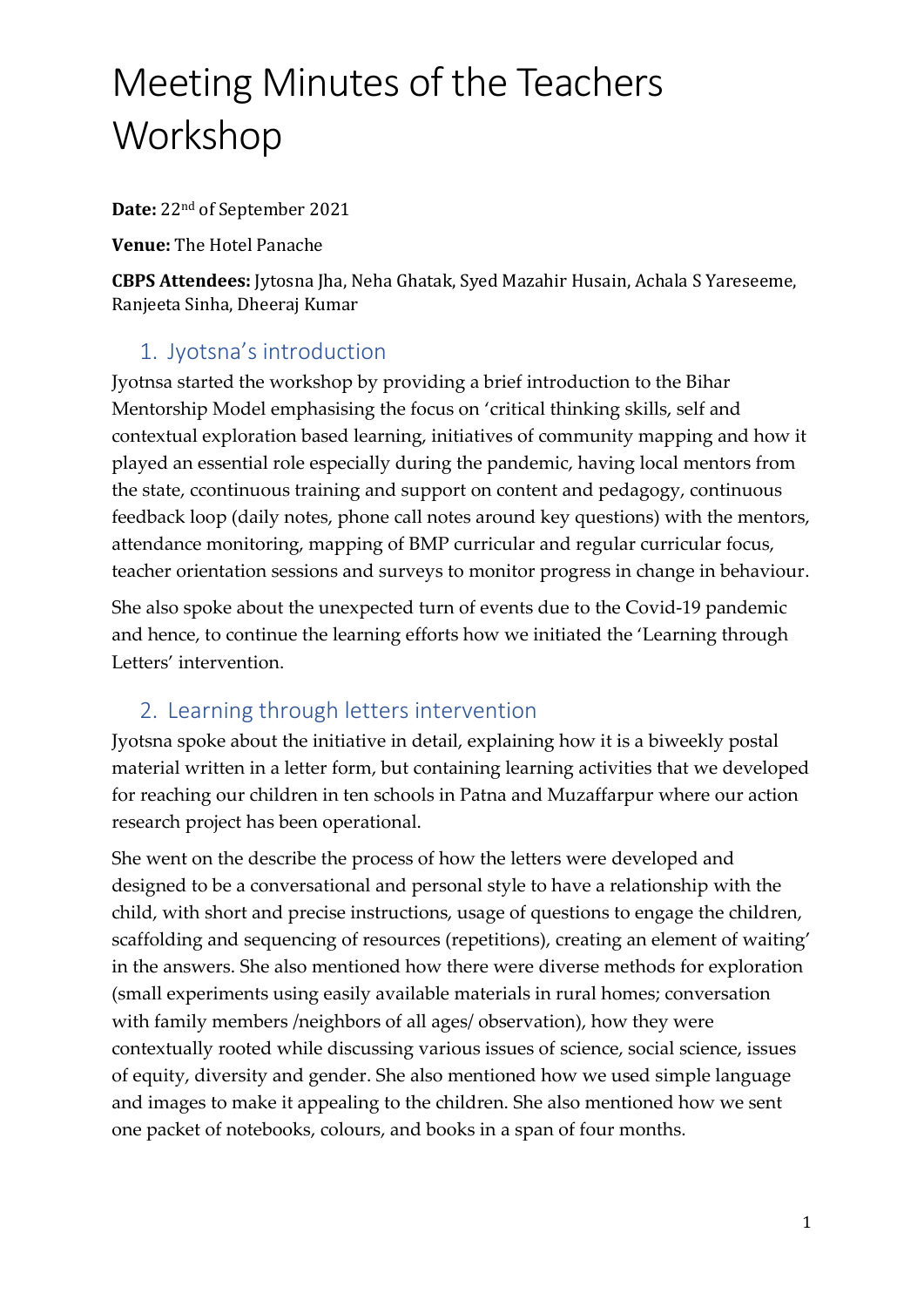She discussed some of the main findings from our telephonic surveys conducted during this time. She mentioned some of the major findings which are summarised below:

- An overwhelming majority of children (almost 90%) don't access online/TV education
- Children are engaged in greater chores / care work / labour / roaming around in groups, at least half of them have no textbooks for the class – either new or old.
- Teachers have very limited means or training in dealing with the situation where schools are closed for teaching, and children are confined to home.
- Some teachers are making some efforts, but they need more support.

Hence, she went on the describe the need for a Toolkit for Education in Emergency (Specific to Bihar with potential for adaptation elsewhere) and its necessity.

She described the process of how this toolkit would be implemented – that there would be discussion with the stakeholders, and use the one-day workshop to create the basis for a longer five-day online module and based on how on it goes. She concluded her speech and invited the Additional Chief Secretary to come and speak and share his comments and insights.

# 3. Address by Sanjay Kumar – Additional Chief Secretary, Department of Education, Government of Bihar

Shri Sanjay Kumar started his speech by saying that he was happy to participate in this event and initiated the discussion on the notion of an extended emergency that is ongoing and has been a precursor towards learning losses incurred by school going children. Then he spoke about the National Achievement Survey conducted for classes 3,5 and 8 by the NCERT in 2017 has already indicated towards similar problems of learning loss. He also said that during the pandemic, the Government tried to reach out to children in the form of televised programs on Doordarshan, however, due to inaccessibility of TVs to children, the reach of these programs has been limited. Confirming this, he also mentioned a report by Dreze. He indicated the issue of equity in distribution of devices and said, "How do you access?", "Who will get access?", "Who will remain connected?", these were some of the questions he raised. He also mentioned that there are efforts towards making children digitally empowered by providing them with digital devices.

In this regard, he appreciated the efforts of Government of Bihar in devising programs under the Ünnayan Bihar" scheme. He then expressed his concerns about access to and availability of text books. His main concern was drawn from Government data of class 1 to 8 which indicated that only 6% of the students have bought any new books, 5% were using old books, 11% may have the full set of books, with a combination of old and new books and 79% do not have any books He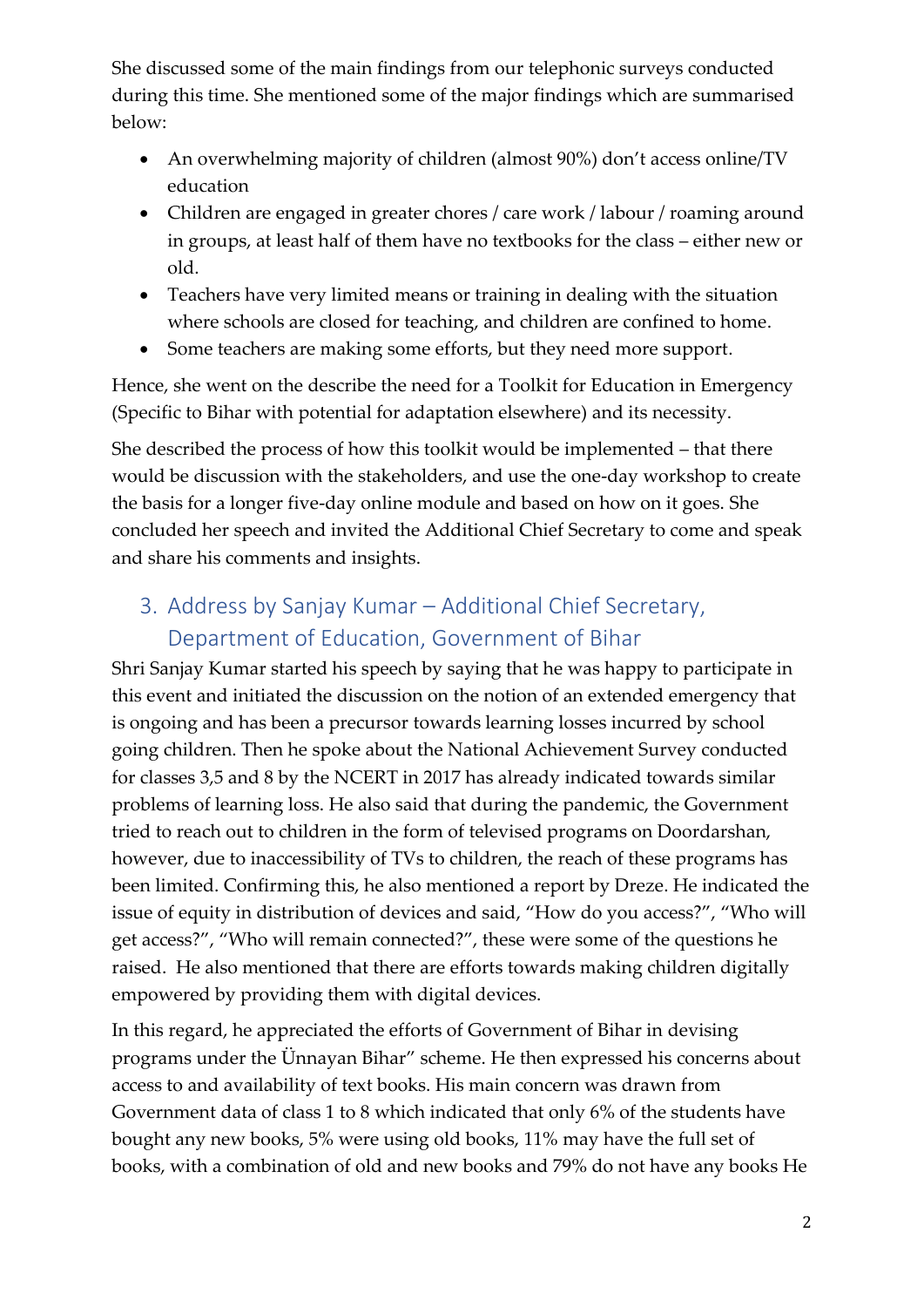also mentioned how, in 2005, learning outcomes was better than the national average, however, by 2015, there was a steep decline. He connected the decline in learning outcomes to education expansion through Samagra Shiksha Abhiyan and evoked the long-standing debate on quality over quantity. He also mentioned that he would like CBPS to offer technical support in order to understand learning outcomes better. He thanked CBPS for organising this session and said that he is looking forward to an active partnership with CBPS.

After concluding his speech, Jyotsna thanked him and responded to some of the points made by ACS. She said that the state and civil society need to be alert in order to understand the consequences of private school expansion. She also said that use and access are two different things and our data has clearly shown that even when technological devices like TV or phone is available at the household, the access to these devices remains limited, especially for girls. In terms of learning outcome, she said that large scale surveys conducted on learning outcomes in India have often taken a very minimalist approach which does not take into account different ways in which children learn. She spoke about how CBPS could facilitate the process of devising mechanisms to study and understand the process of learning which also captures unstructured processes through which children learn.

She then invited the Chief Secretary to come and give the inaugural address.

## 4. Address by Tripurari Sharan – Chief Secretary, Government of Bihar

Mr Tripurari Sharan started with a story from his childhood speaking about the infrastructure facilities in school, and about how the infrastructure facilities had improved in the last 50 years in the state. Using international examples, he mentioned that it was very important to understand the link between education and development which most of the people do not understand. Then he started talking about the quality and how we can improve it. He told us that the issue of quality is very critical to gauge the pulse. However, he questioned if we have the necessary mentoring and monitoring systems in place to do this. He then expressed an urgency in launching 100 of experiments like the mentorship initiative of CBPS. These kinds of efforts are guiding lights and would encourage other initiatives of such kind. He spoke about islands of prosperity in Bihar and gave examples of cases where children from far off places, rural areas have done significantly well in terms of educational attainments. But these cases remain as outliers. In the end he spoke about the criticality of elementary education. Jyotsna agreed with all his points and spoke about the importance of ethos for change.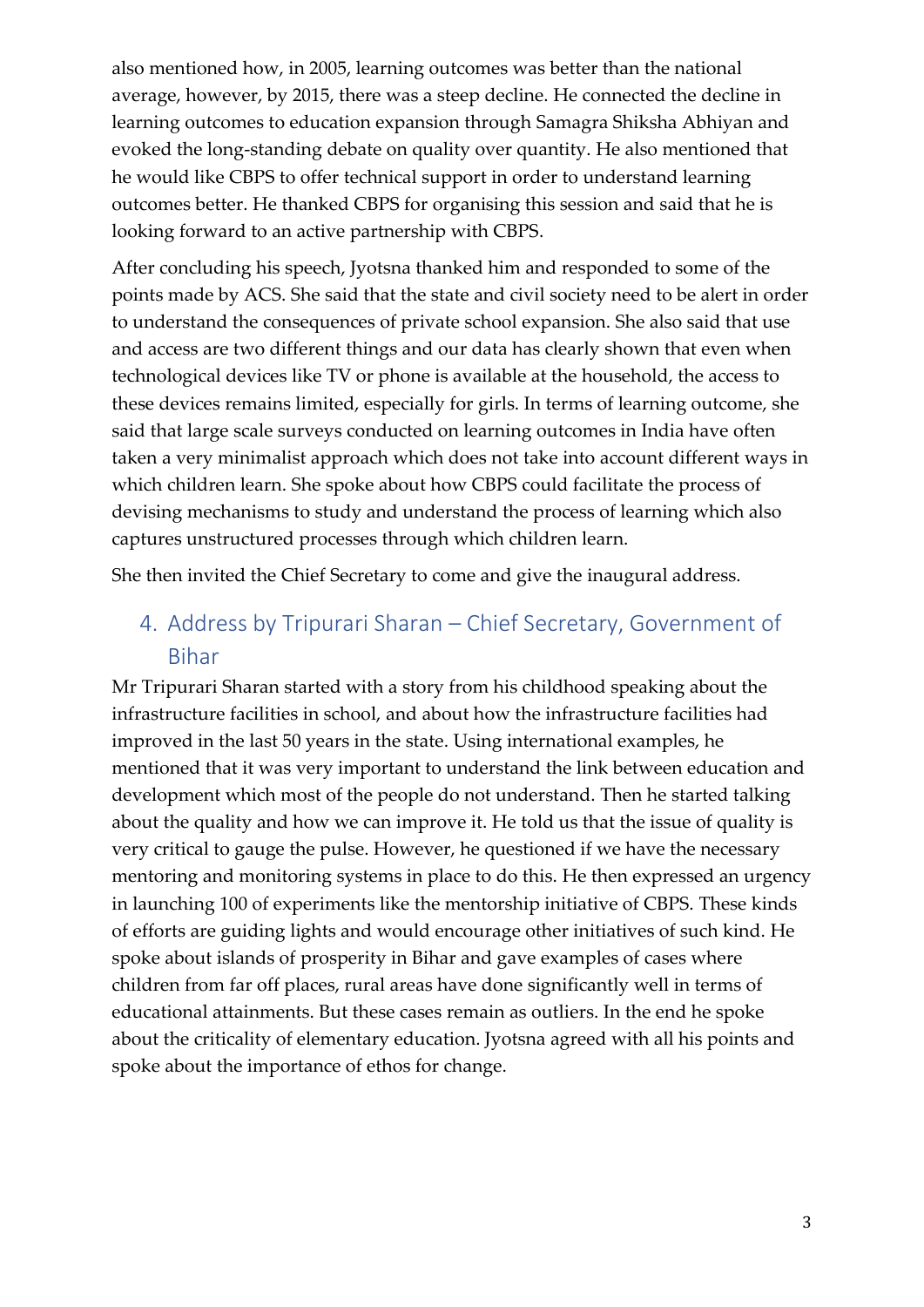## 5. Smt. Kiran Kumari, State Programme Officer, Quality (Pedagogy), Bihar Education Project Council

Smt. Kiran Kumari spoke about the conditions in Bihar, and how in Bihar due to floods and dearth of teachers (from various reasons such as that of duty in elections), the public education system is riddled with issues similar to an emergency situation almost all the time. She asked teachers present for the training to create sustainable bonding with the children, so that they are able to understand their needs. She also shared concerns on the issue of access to digital technologies by school children. In her concluding remarks she was appreciative of the organising of the workshop for teachers and in the end, she thanked CBPS for such a comprehensive and quality research.

## 6. Technical Session 1

#### 6.1 Role Play 1

The technical session started with Jyotsna and Neha conducting a role play related to the postcard initiative The act was how the child was trying to read the LtL diary and the mother calls her to work instead of dreaming of going to school or becoming a big officer by trying to read the diary. The mother also points out how they are dependent on livestock for their earnings and that she would have to go and give it food.

In the discussion that ensued, it was clear that teachers were able to understand that these are the realities of rural areas that the teachers have to understand as they effect the dreams of the children. Mr. Syed Moin, Representative from UNICEF joined in and expressed his views on the need for a girl to be educated. He also said that the mother understands that the girl can have dreams, but that there is no point to these dreams when the realities are different. He also mentioned that the quality of education is important for both boys and girls, and in some places, it has become worse for boys as they have to support their families.

#### 6.2 Role Play 2

The second role play focused on the learning losses that the children were experiencing due missing school due to Covid-19. It depicted a girl whose brother had no time to help her and he himself may also have forgotten how to read. The girl also expresses despair and thinks of giving her books away to her younger brother as she sees no more utility of it. It showcased the reality of students riddled with frustration and helplessness.

During the discussion ensuing from the role play 2, a teacher explained how the girl has incurred learning losses due to Covid – 19. He also explained how it becomes a grave limitation for a girl with a rural background who has not received any books for the class that she is in and coupled with continuous closure of schools is at a disadvantage. He also explained that how if someone in the family could have had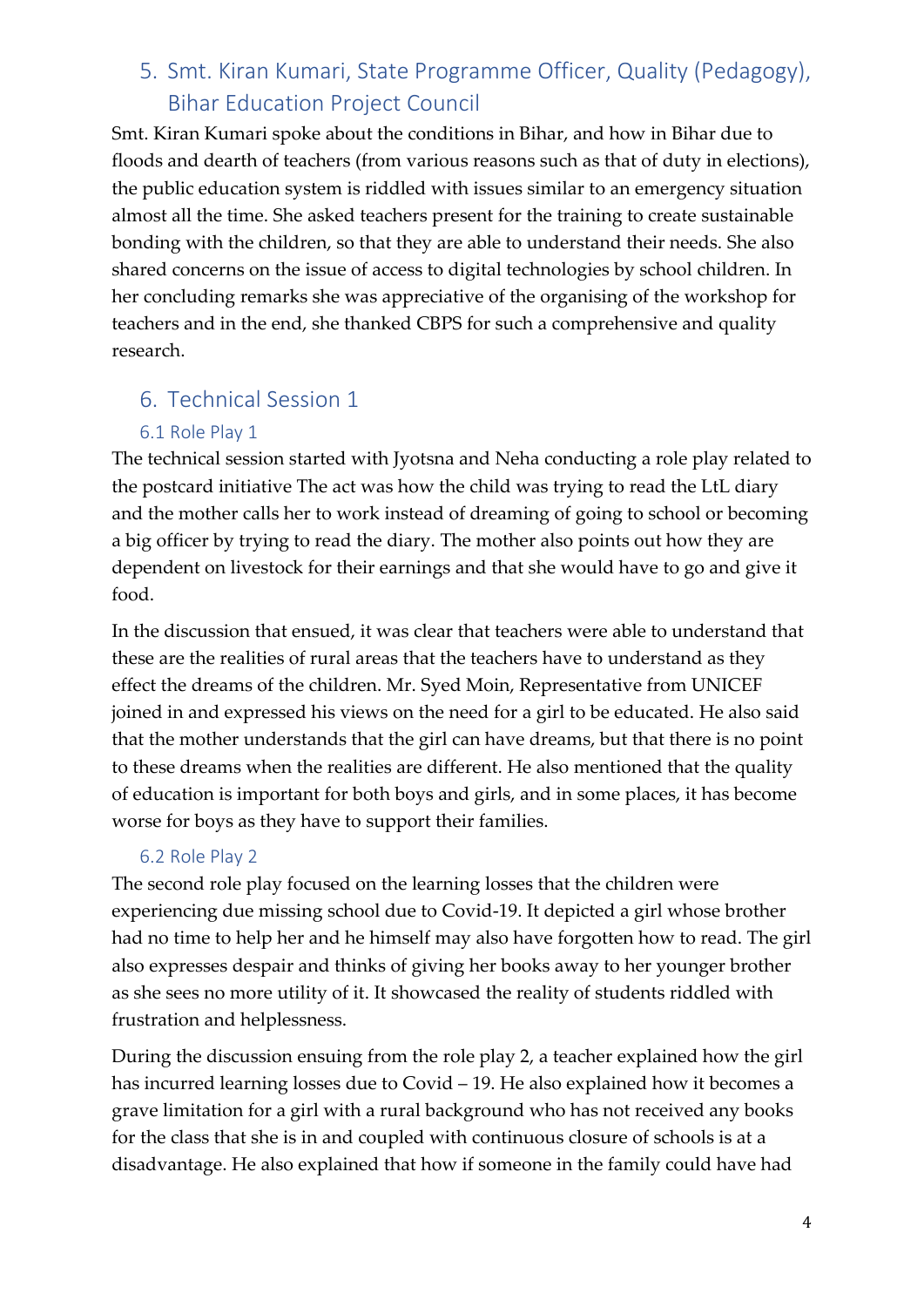been literate, it would have had different results than what appeared in the role play as the child seems to be a first generation to get education. This also prompted other discussion on whether Covid-19 was the first emergency that they might have encountered. Teachers and participants pointed out that even in normal times, food and rations have started to become scarce.

### 6.3 Role play 3

In the third role play, Jyotsna was essaying the role of a boy who is working in a farm, clearing the grass and thinking about school. He is thinking about what he would be doing if the school was open, how he would have got eggs today during the mid-day meal and they would have got to do fun activities as Dheeraj Bhaiya would come to school. He also thinks about his teachers and wonder if he will ever go back to school. He now has the burden of managing the house too as his Father came back from the city and has no work also to do.

The audience was asked to describe what happened during the act and what they understood from it. The discussion revolved around real concerns that teachers had that children may never come back to schools, and the role of teachers in encouraging children to come back to schools. After the rich discussion, Jyotsna concluded the session emphasising on the importance of building a unique and positive relationship with the children. She explained to the teachers that transparency is a very important indicator to deepen the relationship between the teacher and the student.

## 6.4 Post-it task:

Right after the first technical session, was a task with 'Post Its' for all the teachers present. The teachers were asked to write in one or a few words, their experience of the Covid-19 pandemic within 20 seconds of time. The underlying idea was that the teachers would present their most significant/prominent memories or experiences of the pandemic when such a short span of time is all they have to respond to the question. The following are the wide range of responses that were received from the teachers who participated in this workshop: Relief from domestic work and office work, times filled with tension, fear and panic, a very difficult situation to face, stressful lives, economic disruption and helplessness.

## 7. Technical Session 2

Jyotsna initiated the session by explaining to the participants how the emergency induced fear especially amongst children. She asked the teachers to reflect upon themselves and let the workshop participants know about any incident where the teachers have faced similar fears. In response to this, many teachers spoke about their own experiences of fear and how they were able to cope with the fear and trauma. This prompted a discussion on how teachers can enable children to cope with the severe stress that children must be experiencing, but not necessarily expressing. Issues such as marginalisation (of caste, class, and religion) were also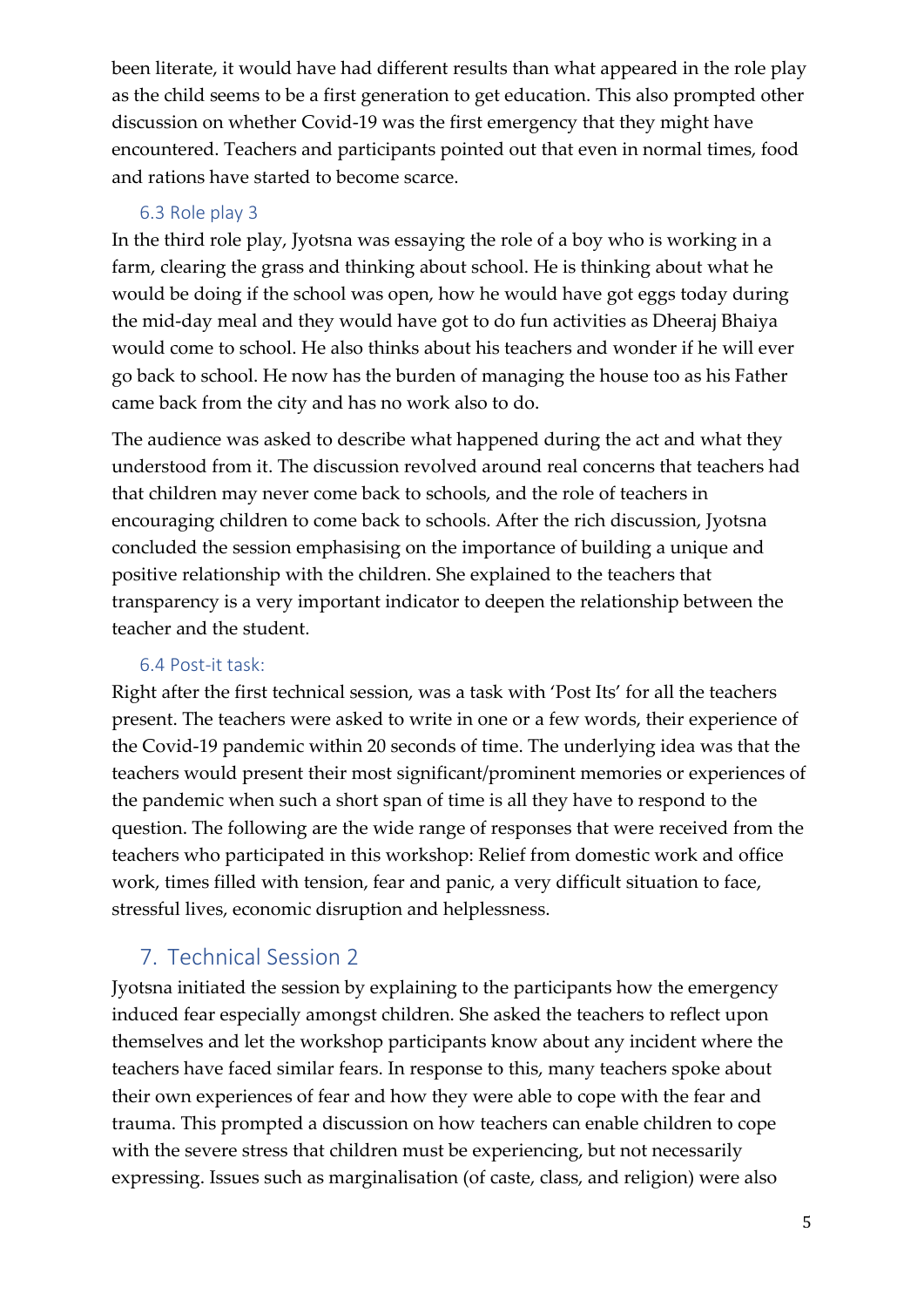brought up in this context. The session concluded with lunch and the group reassembled for session 3 after lunch.

## 8. Technical Session 3

Jyotsna imitated the discussion and the emphasised on the importance of review. She explained how book reviews can be a very important pedagogical tool for a teacher and that it is as important do reviews as it is to teach. So, she started the process of dividing the teachers into groups and assigning them the themes based on the postcards of LtL. Once this was done, the groups were asked to discuss and analyse the postcards, and write up the analyses on chart papers that would then be stuck on the room. There were some questions that were used as prompts for teachers to prepare their points such as: how does this tool help in relationship building, how does it help in sustaining interest of the children, how does it use limited resources at home, and how does it facilitate diverse means of expression for the children?

After this exercise, Jyotsna spoke about how the cards can be used in many ways to enhance the critical thinking and learning abilities of the children. Neha also discussed the ERAC principles **E- Experience, R- Reflection, A- Action, C-Consolidation** and how the process of learning remains the same, offline or online – interaction in classroom, through observation, dialogue and exploration through unstructured experiences. She also discussed about certain non-negotiables for Education in Emergency such as the importance of relationship building, learning losses of foundational skills, importance of peer-learning etc. After the presentation of all the groups and the discussion related to each of the themes, we ended the day with the closing ceremony.

## 9. Closing ceremony

Neha provided an introduction to the online course that would be held subsequent to the one-day training. She provided an orientation for the registration of the workshop, and gave them information on how they could register and complete the course. After this was done, Jyotsna invited Dr Binodanand Jha to speak at the event.

# 10. Closing remarks by Dr. Binodanand Jha, Director Research & Training, Department of Education, Government of Bihar

Dr. BinodAnand Jha initiated the discussion on the issue of equity and how it increases the gap on the basis of classes and caste. He was appreciative of methods like that of sending letters/postcards when the children did not even have access to books. He was motivating the audience to continue strive towards making the lives of children in the schools better. He also guided the teachers to encourage children to dream. He recognised the importance of postcards citing the in-depth discussions that they initiate on various subjects like English, Maths and Science. He also